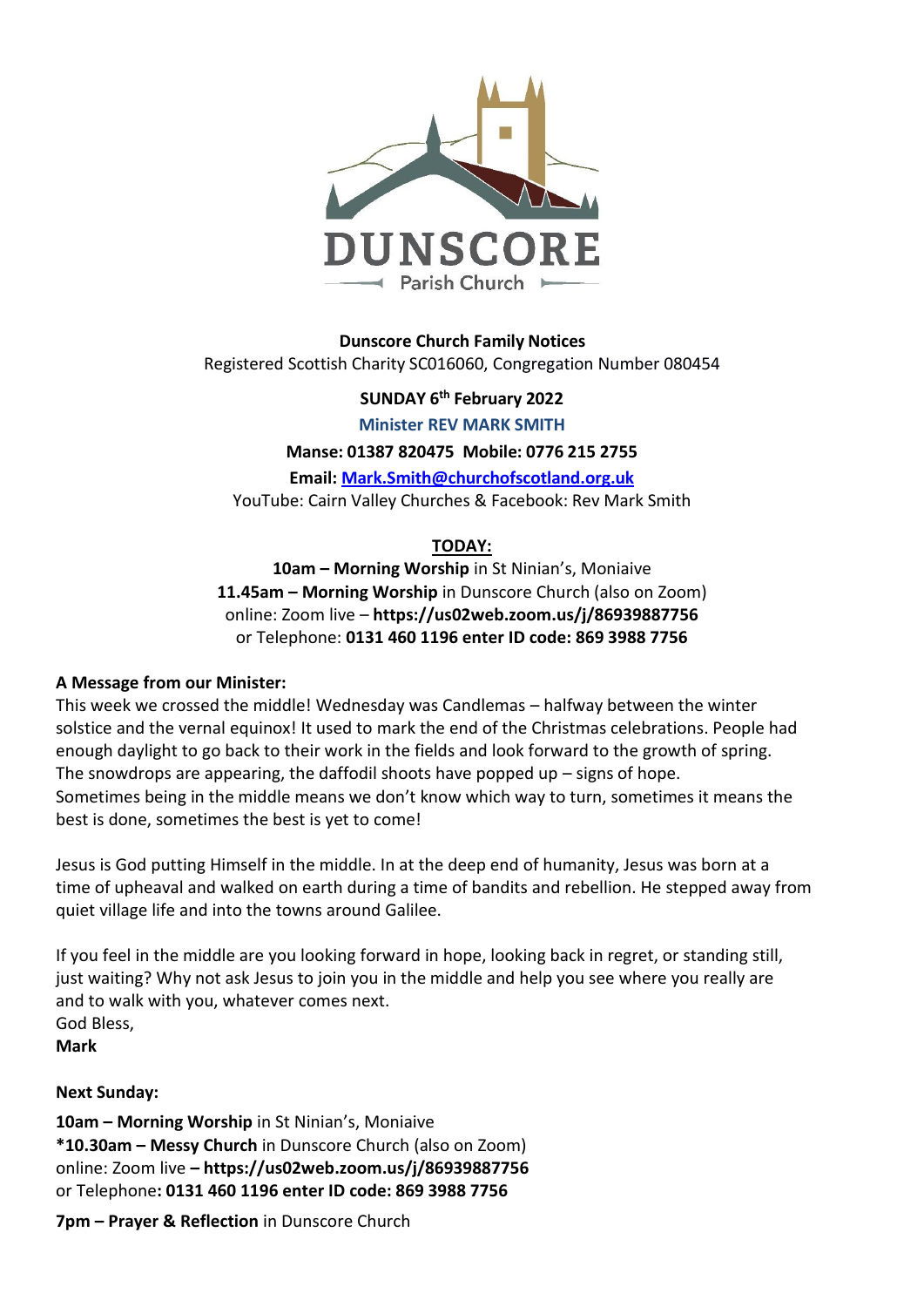#### **PRAYER for February:**

Almighty God, You put yourself in the middle for my sake. Be with me when I look back in regret, when I rue missed opportunities, or wish to re-live past glories. Inspire me to hope for the future, to see the potential of my life, or resist tempting fantasies. Guide me as I stand still, when I am unsure, or when I feel hopeless. I ask this through Jesus Christ my Lord, who lives and reigns with You and the Holy Spirit, one God, now and for ever. **Amen**

**PRAYER THEME –** Ask God to be with you, however the 'middle' feels to you.

#### **Dates for the diary:**

**Sunday 20th February – Soup and Pudding lunch 12pm- 2pm** Glenriddell Hall, thanks to the Gala Committee.

**Saturday 26th February – Fairtrade Big Brew.11am – 2pm.** Local Stalls in church

and café in the Glenriddell Hall

And keen gardeners start planting seeds for the **Plant Sale 28th May**

### **Connect**

The Connect group is meeting this **Thursday 10th November** at **7.30pm**. We are following a home grown course looking at geographical locations in the Bible associated with Jesus' ministry and what happened there. All are welcome to join us at 7.30pm in the Church. Tim Harmer [\(timharmer95@gmail.com\)](mailto:timharmer95@gmail.com)

# **Eco Snippet** –from Dunscore Church Eco Group:

Hugh Fearnley-Whittingstall (from Much More Veg (2017):

"If we had to consider just one thing to do in order to alter our diet to help the planet then Eat More Veg would be it. Simple, inexpensive to produce and way less demanding of energy and resources than other alternatives – animal/fish etc. This also gives credit to not only the environment but also the opportunity to consider the welfare of our farm animals. Whilst I still enjoy all types of food, the need to explore the world of vegan cuisine has called to me, so:

# **Squash & Chickpea patties.**

500g squash, 400g chickpeas, spring onions, 1tsp coriander, 1tsp cumin, 1tsp tamari (or soy sauce), dry chilli flakes, 50g mixed seeds (eg. sunflower, pumpkin, etc) Steam prepared squash until tender Mash squash with chickpeas & amp; spices Add spring onions Shape into patties & amp; pat in seeds Sauté & amp; serve"